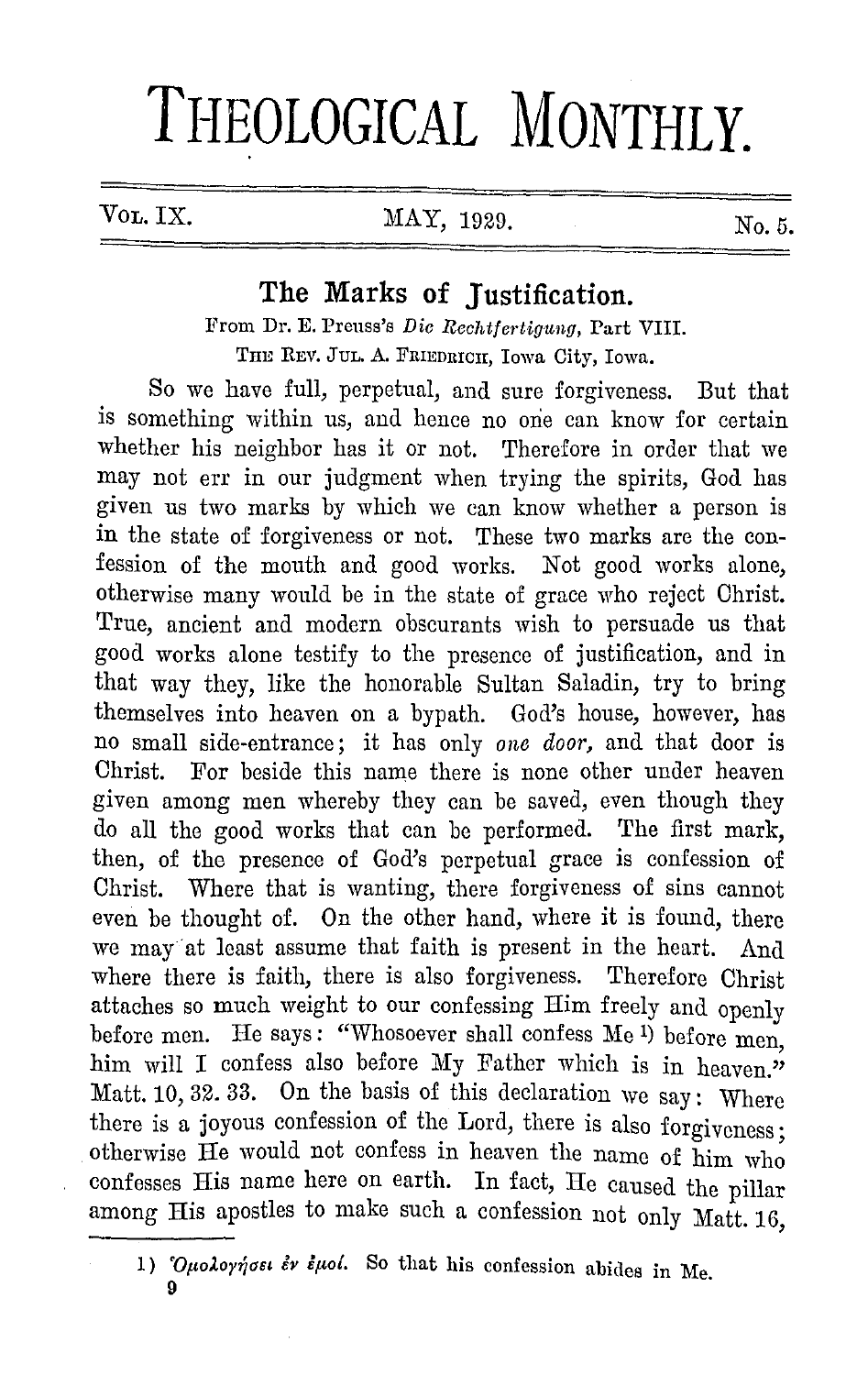16. 17, but again after his denial of Him and his conversion. Christ knew very well what was in man, but He wished it to become publicly known that he who had fallen had found grace again. John 21,  $15-17.2$ ) So also Paul connects faith and its natural mark, confession, most closely, Rom. 10, 9. 10; yes, he says that he who calls Jesus his Lord has the Holy Ghost, 1 Cor. 12, 3. And, finally, John directly designates the confession of Christ as the mark of a person's being of God and dwelling in Him. 1 John 4, 1. 2 he exhorts his readers: "Beloved, believe not every spirit, but try the spirits whether they are of God. . . . Hereby know ye the Spirit of God: Every spirit that confesseth that Jesus Christ is come in the flesh is of God; and every spirit that confesseth not that Jesus Christ is come in the flesh is not of God." And toward the end of the chapter we read: "Whosoever shall confess that Jesus is the Son of God, God dwelleth in him and he in God." 1 John 4, 15. And similarly 2 John 9. 10: "Whosoever transgresseth and abideth not in the doctrine of Christ hath not God. He that abideth in the doctrine of Christ, he hath both the Father and the Son. If there come any unto you and bring not this doctrine, receive him not into your house, neither bid him Godspeed." The confession of the mouth, therefore, is the very first mark of one's being in the state of grace. At any rate, we can conclude with certainty that he who does not confess Christ or even denies Him is not of God or at least did not abide in Him.

On the other hand, we cannot conclude with certainty that all who confess with their mouths are in the state of grace; for many will say, "Lord, Lord," but they do not have forgiveness. Therefore God has connected the testimony of works with the confession of the mouth. It is only when both are together that we have the certainty that a person is actually in the state of grace. Matt. 7, 21 we read: "Not every one<sup>3</sup>) that saith unto Me, Lord,

3)  $O\theta$   $\pi\tilde{a}$ s. Not every one, yet some.

<sup>2)</sup> *Tatum hoc colloquium ciwi Petro fuit institutitm, qiti muneri suo*  apostolico, ex quo trina negatione exciderat, trina confessione restitui- $\it tur. \ldots$  *Ohristus nominatim coram aliis discipulis ipsum alloquitur, ut no1i solum de vocatione ivsemet in conscientia esset certus, sed. etiarn rel·iqui cliscivuli cognoscerent, Petrum, peculiariter lapsum,* ... *restituturn esse.* (John Gerhard, in *Harmonia*, III, 328. 329.) - Of course, the main point here is the reinstatement of Peter into his office. This, however, could take place only after he had Leen forgiven. So the confession of Peter, which was repeated three times, was, above all, a testimony to the fact thnt he was again in a state of grace.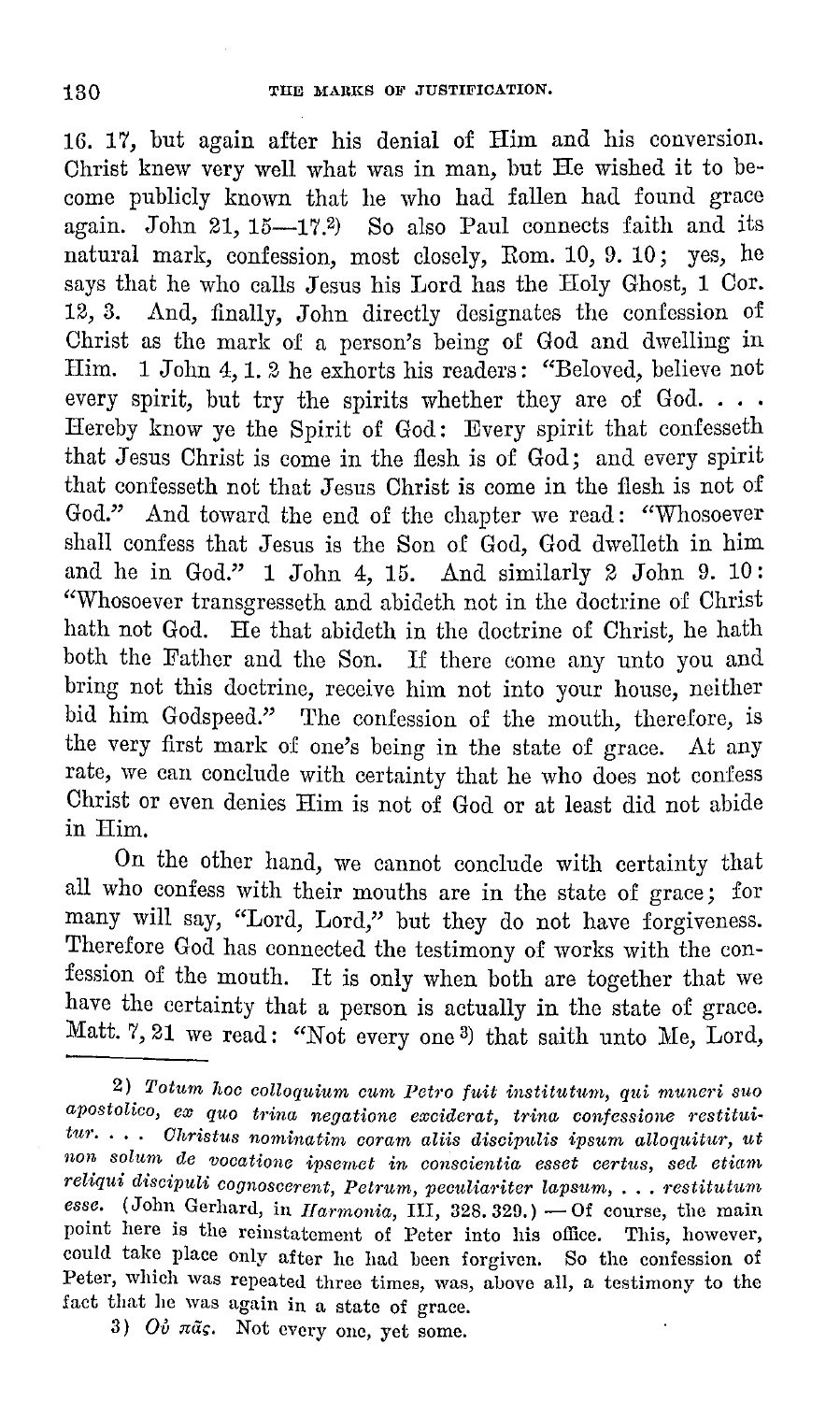Lord, shall enter into the kingdom of heaven, but he that doeth the will of My Father which is in heaven." But nowhere does this "doing" become so apparent as in the works of love. Therefore the Lord says directly, John 13, 35: "By this shall all men know that ye are My disciples, if ye have love one to another." Discipleship, therefore, or the fact of one's being a Christian, or the state of grace<sup>4</sup>) - use whichever name you please -- is not exclusively known by one's confession of the Christian faith, but also by one's works, especially by works of love. John teaches this also. For after having said: "Whosoever shall confess that Jesus is the Son of God, God dwelleth in him and he in God," 1 John 4, 15, he adds by way of complement: "And he that dwelleth in love dwelleth in God and God in him," 1 John 4, 16. Just so 1 John 4, 7. 8. And 1 John 3, 14 he says: "We know that we have passed from death unto life because we love the brethren." Here he expressly designates love as a mark of the transition from death unto life, that is, of justification.<sup>5</sup>) What is more, 1 John 3, 10 he says: "In this the children of God *are manifest* and the children of the devil: whosoever doeth not righteousness is not of God, neither he that loveth not his brother." Compare also 1 John 3, 11. On the other hand, "every one that doeth righteousness is born of Him [God]." 1 John 2, 29. And in somewhat different words: "Whosoever abideth in Him [God] sinneth not. Whosoever sinneth hath not seen Him, neither known Him." 1 John 3, 6.0) And again: "And hereby we do know that we know Him if we keep His commandments. He that saith, I know Him, and keepeth not His commandments, is a liar, and the truth is not in him." 1 John 2, 3. 4. In short, the fact alone that a person confesses Christ with his mouth does not conclusively prove that he is in a state of grace; no, good works, especially the works of love, must be present along with *it.* So well did the disciple whom Jesus loved understand the doctrine of his Master. Also St. Paul directly concludes that, where there are no works of love, faith, and with it forgiveness, has been lost. He says: "If any provide not for his own, and specially for those of his own house, he hath denied the faith

<sup>4)</sup> *Maθηταί* are Christians. Acts 6, 2.7; 9, 26; especially 11, 26.

<sup>5) 1</sup> John 3, 14: *Translati sumus de rnorte acl vitam. Svnclcdochice [hie] cffectus pro toto actu justificationis ponitur.* (M. Flacius, *Olavis,* 515.)

<sup>6)</sup> *'Aµagraveir*, in this text, is not the same as  $\delta \mu$ agriar  $\delta \chi_{\epsilon\epsilon\epsilon}$ , which, according to I John 1, 8, also applies to the saints, but as much as  $\partial \mu \alpha$ *priav noteiv*, to commit sin, as 1 John 3, 9 proves.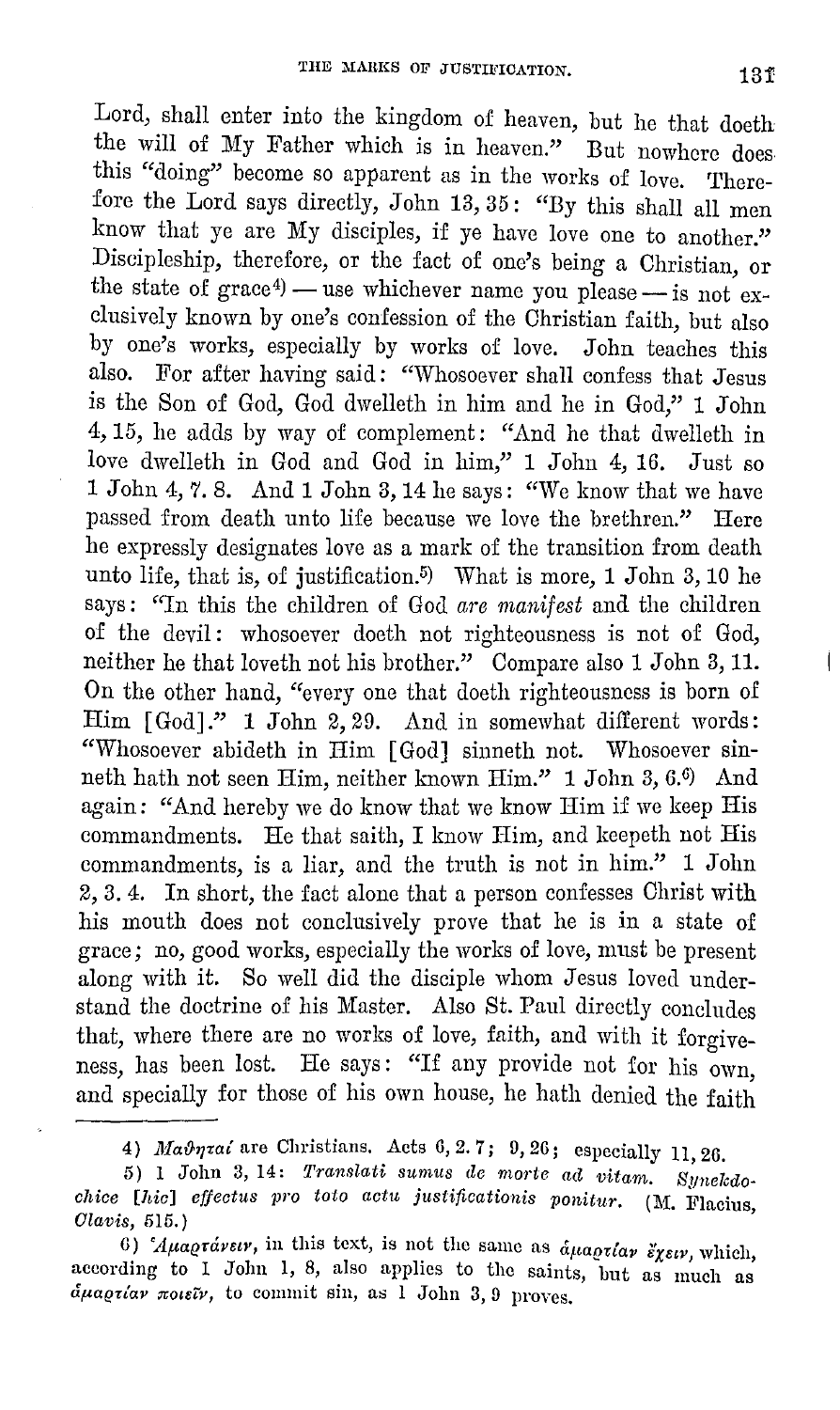and is worse than an infidel." 1 Tim. 5, 8; compare 2 Pet. 1, 9. And Gal. 5, 6 he shows, *vice versa*, by what marks true justifying faith is known, saying: "In Christ Jesus neither circumcision availeth anything nor uncircumcision, but faith which worketh by love." That does not mean that faith availeth anything before God *in so far* as it works by love, - for Paul certainly is the last man on earth whom one would dare to charge with that error,  $$ but it means that only that faith justifies which by works of love outwardly proves itself to be a living faith.7) Confession of the mouth, consequently, and the works of love are inseparable sisters. If the works of love are wanting, then also the confession of the mouth is hypocritical; if the confession is wanting, then the works are not genuine. He is in a state of grace in whom both are found. If a man professes to be a follower of Mahomet, he has no forgiveness even if he feeds ten thousand poor. If a man confesses that he is a disciple of Christ and serves sin, he is a child of hell. For justification is known by two marks, not by one.<sup>8</sup>) This is also the doctrine of the Fathers.9)

8) Therefore the apostle recommends both in one breath, Heb. 13, 15. 10, and thanks God for both, 2 Cor. 0, 13.

9) Regarding the confession of the mouth see *Apology (Trigl.,* 225) : *Paulus sic loquitur, quod confessio salvet, ut ostendat, qualis fides consequatui• vitam aeternam, nempe firma et efficax fides. Non est autem firma fidcs, quae non ostendit se in confessione.* Compare *Apology*  (*Trigl.,* 177). - With respect to the works of love we read in the *Formula of Concord* ( *Trigl.,* 023) : "Therefore true, saving faith is not in those who arc without contrition and sorrow and have a wicked purpose to remain and persevere in sins; but true contrition precedes, and genuine faith is in or with, true repentance. Love is also a fruit which surely and necessarily follows true faith. For the fact that one does not love is a sure indication that' he is not justified, but still in death or has lost tho righteousness of faith again, as John says, 1 John 3, 14. Compare also *Apology (Trigl., 175).* 

<sup>7)</sup> *Mάνθανε ούν, ότι ή πίστις ενεργείται μεν δι' αγάπης, τουτέστι ζώσα*  $\delta$ *cixvvrai.* (Theophylact.) – Non nego, Paulum attingere beneficium justi*ficationis, ad quod obtinendmn neque circmncisio neque praeputium quid*  valeat, sed fides. Quod autem additur: per caritatem operans, non haec *causam j,ustitiae expri.munt, sed tantum ad periphrasticam notationem fidei spectant. Etenim quia docuerat Paulus, solam fidem in Christo Jesu valere, nc quis vana persuasione fidei seipsum falleret, apostolus ad retundendam inanem jactantiam hypocritarum per adjmictum effectum definirc*   $v$ oluit, quod ea demum sit fides justificans, quae per caritatem sese non *mortuam, sed vivam esse operando declaret, quantumvis non hac operatione, quae proximum spectat, sed altera diviniore, qua Demn et Christum intuetui·, salvet ac beet homines.* (A. Hunnius, *De Justificatione,* 180. 181.)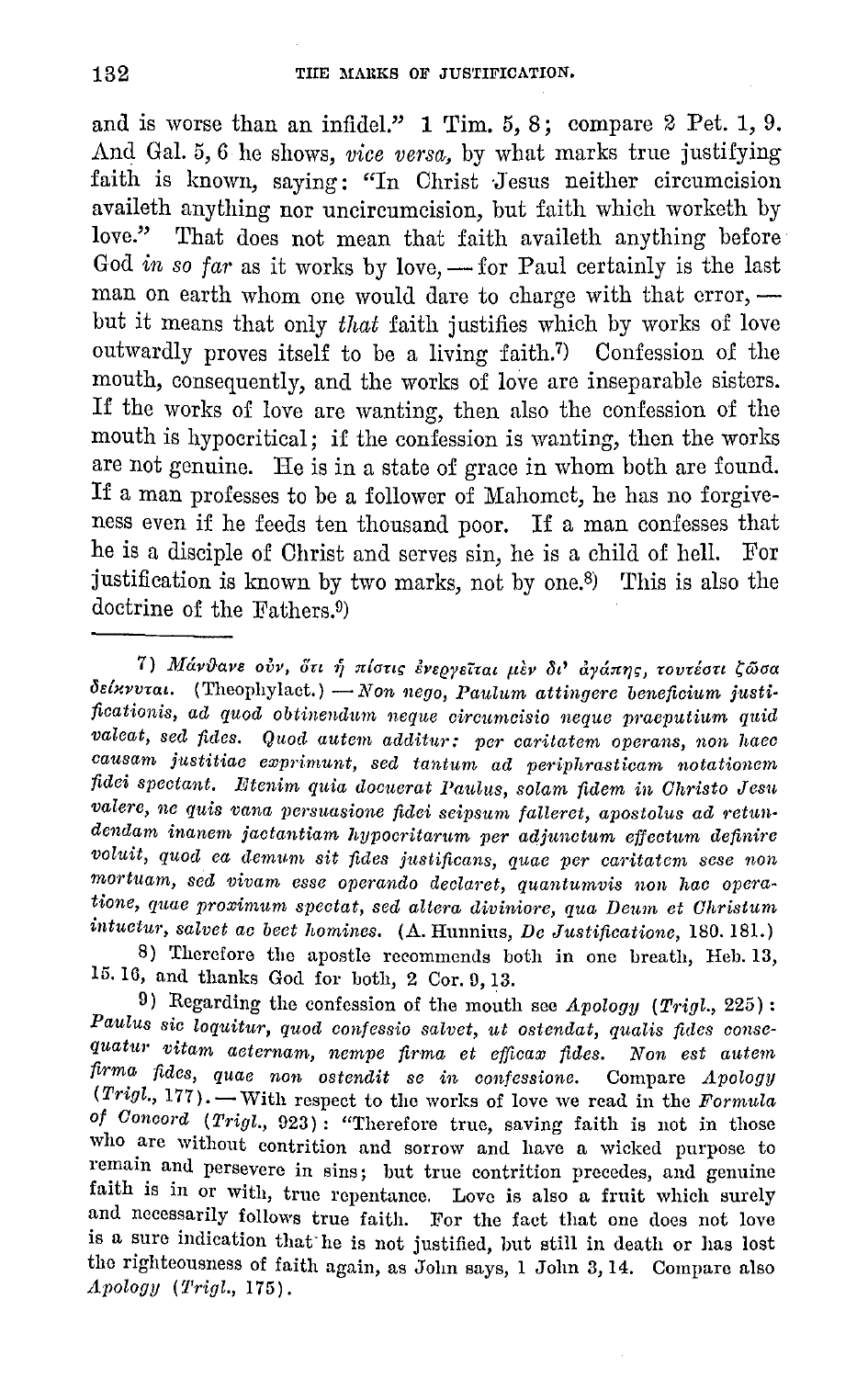From the viewpoint of this doctrine we also understand the words of the Lord which have caused so much controversy: "Her sins, which are many, are forgiven; for she loved much." The story in which these words occur is recorded Luke  $\ddot{\gamma}$ , 36-50: "And one 0£ the Pharisees desired Him that He would eat with him. And He went into the Pharisee's house and sat down to meat. And, behold, a woman in the city which was a sinner, when she knew that Jesus sat at meat in the Pharisee's house, brought an alabaster box of ointment and stood at His feet behind Him weeping, and began to wash His feet with tears, and did wipe them with the hairs of her head, and kissed His feet, and anointed them with the ointment. Now, when the Pharisee which had bidden Him saw it, he spake within himself, saying, This man, if He were a prophet, would have known who and what manner of woman this is that toucheth Him; for she is a sinner. And Jesus, answering, said unto him, Simon, I have somewhat to say unto thee. And he saith, Master, say on. There was a certain creditor which had two debtors; the one owed five hundred pence and the other fifty. And when they had nothing to pay, he frankly forgave them both. Tell Me therefore, which of them will love him most? Simon answered and said, I suppose that he to whom he forgave most. And He said unto him, Thou hast rightly judged. And He turned to the woman and said unto Simon, Seest thou this woman? I entered into thine house; thou gavest Me no water for My feet, but she hath washed My feet with tears and wiped them with the hairs of her head. Thou gavest Me no kiss; but this woman hath anointed My feet with ointment. Wherefore I say unto thee (oύ χάριν λέγω σοι), *Her sins, which are many*, are forgiven, for she loved much. But to whom little is forgiven, the same loveth little. And He said unto her, Thy sins are forgiven. And they that sat at meat with Him began to say within themselves, Who is this that forgiveth sins also? And He said to the woman, Thy faith hath saved thee; go in peace."

The whole matter is perfectly clear if we take the little word for in the clause "for she loved much" as basis of discernment,<sup>10</sup>)

<sup>10) [</sup>See THEOL. MONTHLY, Vol. VIII, p. 323, Note 3. - Particula in *,,Esni·ivi enim," etc.,* Matt. 25, *35, nequaquam habet signifioationem cau*salem, sed RATIOCINATIVAM. *Neque enim hic a causis ad effectum, sed ab offectis ad antegressam causam ratiocinatur; hoc est, probat ex operibus* misericordiae, fideles illos verc esse tales, quales ipsos proclamet, nempe *haeredes regni.... Sic itaque Christus opera allegabit, non ut fontem vel* causam aeternae hacreditatis, sed ut testes declarantes, fidem electorum ... sese protulisse per caritatem in facta seu opera. (A. Hunnius, *De Justificatione,* 220.)]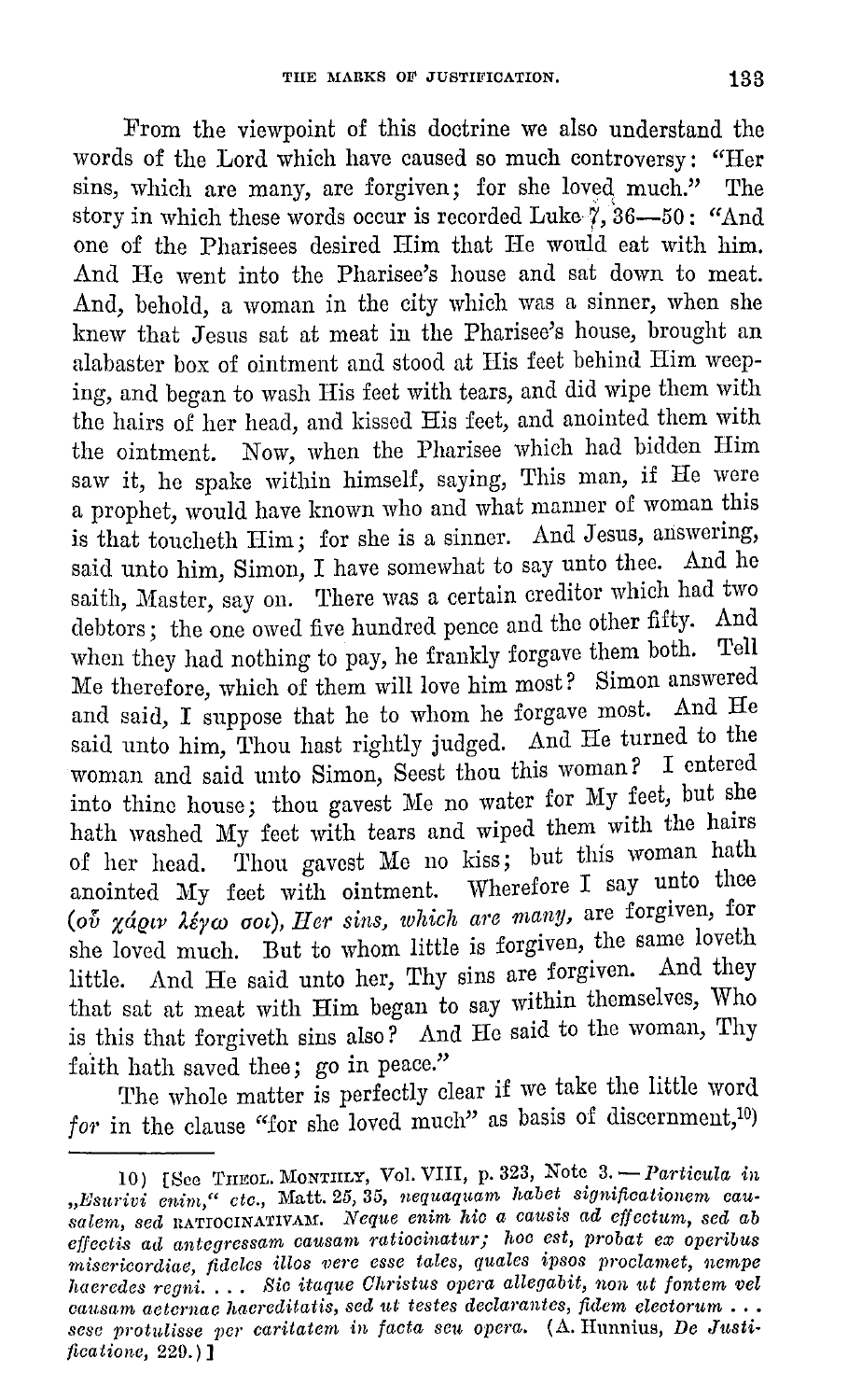namely, thus: "Her sins, which arc many, are forgiven; that is seen from the fact that she loved much, that is, that here, in your presence, she has shown Me much love." I hope it will not be asserted that this explanation of *for* was invented by me or by any other orthodox person for the special purpose of interpreting this text. At least the non-orthodox Aristotle knows the use of *for* as basis of discernment very well. Yes, he even makes a special class of such clauses as is the one in our tcxt.11) And it cannot be denied that he had a thorough knowledge, not only of logic, but also of the Greek language. So we quote the example from his writings: "He has fever, for he breathes hard"; and we add another one, which is still better known : "It is raining, for the flagstones are wet." Now the moisture on the pavement is certainly not the cause, but the consequence of the rain, although it causes us to notice the rain. Therefore the clause must be circumscribed thus: "It is raining; this is seen from the fact that the flagstones are wet." Also in the Holy Scriptures this way of speaking is very common.<sup>12</sup>) We read, for instance, 1 Cor. 10, 5: "But with many of them God was not well pleased; *for* they were overthrown in the wilderness." How is it possible to take for in this text in any other way than as basis of discernment? Is it not senseless to say: The fact that God overthrew many Israelites was the reason why He was not well pleased with them? Is it not the other way: God was not well pleased with them; this was seen from the fact that He overthrew them in the wilderness? In the same way we circumscribe Luke 7, 47: Much was forgiven her; this is seen from the fact that she loved much.<sup>13)</sup> The preceding parable shows that we *must* circumscribe that way. We do not wish to quarrel about the question whether the Pharisee Simon was the debtor who owed the fifty denarii or not. It is irrelevant here whether little or nothing at all was forgiven him. One thing, however, is certain, namely: first the debts of both debtors were remitted, and then they loved. So, then, love in this parable is the consequence of the remittance of the debt. Philippi

<sup>11)</sup> Aristotle, *Rhetorices*, Ι: ... δτι νοσεί, πυρέττει γάρ, η τέτοκεν δτι *yála <sup>ε</sup>χει*... *δτι πυρέττει... πυχνον γαρ αναπνεί* [... he is ill, for he has fever, or she has become a mother, for she has milk . . . he has fever, for he breathes hard].

<sup>12)</sup> Matt. 16, 2. 3; 26, 73; John 16, 27 [comp. 1 John 4, 10. 19]; Acts 4, 33. 34; Ps. 116, 10.

<sup>13)</sup> So the Fathers of the Evangelical [Lutheran] Church without exception.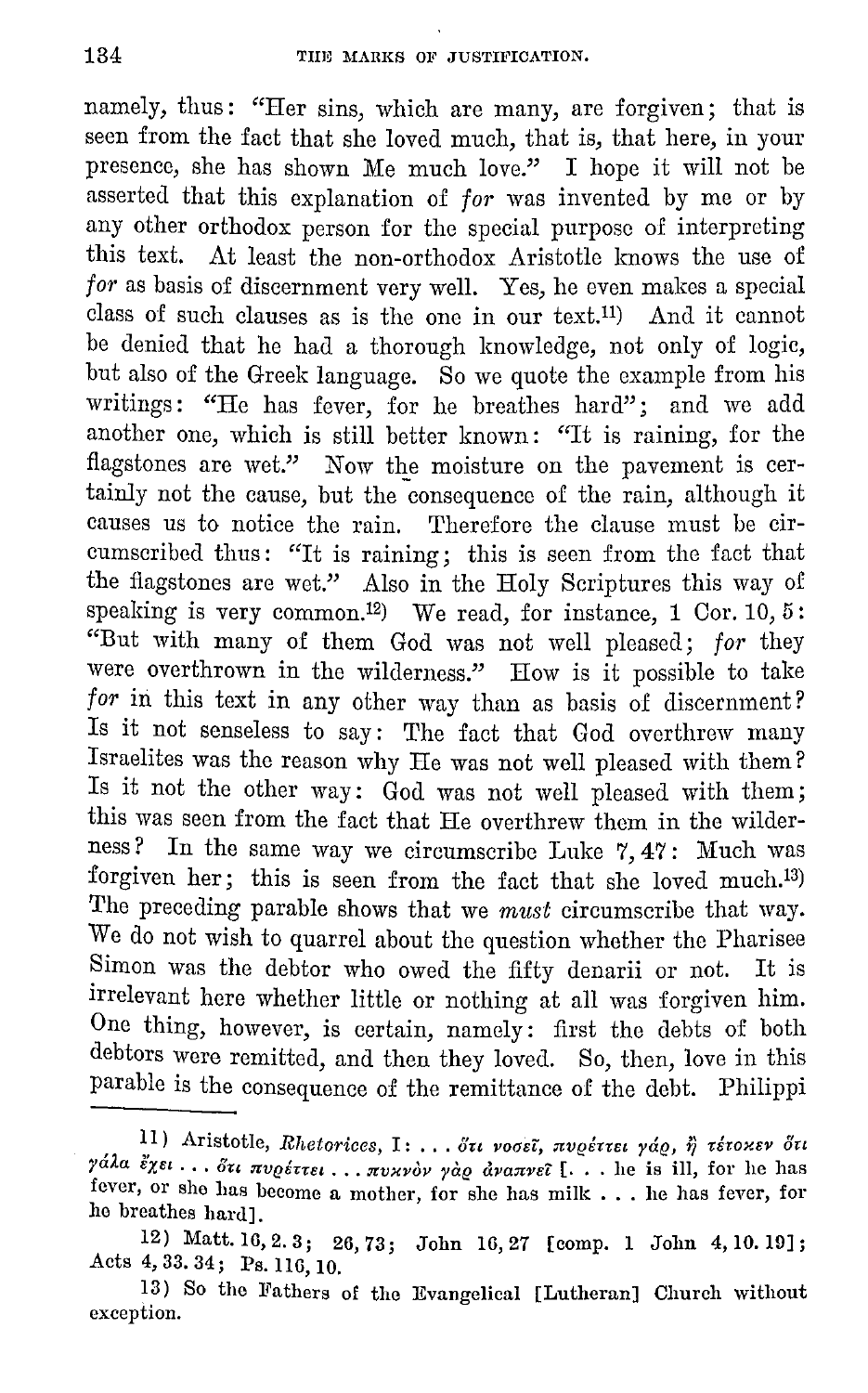is right when he says: "It would certainly be a most arbitrary and senseless perversion of thought if, in the interpretation of the parable, love were suddenly called the cause of the forgiveness, while in the parable itself it appeared as the consequence of the forgiveness. Furthermore, this opinion conflicts with the antithesis which immediately follows. For the Lord does not proceed: 'To another one, however, little is forgiven because he loved little,' but: 'To whom little is forgiven, the same loveth little.' Now, if the secondary statement says: 'Little love is the consequence of little forgiveness,' then the primary statement must also have the meaning: 'Abundant love is the consequence of abundant forgiveness,' and not: 'Abundant love is the cause of abundant forgiveness.'" (Philippi, *Glaubenslehre,* V, **1,** 222. Compare also Luther, St. Louis Ed.,  $VII$ , 1456-1458.) And finally, as regards the repeated forgiveness which the woman who was a sinner received, it by no means follows that one forgiveness was more abundant than the other. Christ might forgive you seventy times in one day, and yet you would not receive more at one time than at another. Moreover, these two absolutions are of a peculiar import. The great sinner had received full forgiveness long before; yes, she lived in this forgiveness as in her clement. And it was this forgiveness from which flowed her humble love, a love which contained both, frank and open confession of Christ and good works. By these two marks it became manifest that she was now in a state of grace. 'l'herefore she must needs be publicly absolved in spite of all pharisaic cavils. Therefore Christ first of all addresses His words to the Pharisee: "Seest thou this woman? I entered into thine house, thou gavest Me no water for My feet; but she hath washed My feet with tears and wiped them with the hairs of her head. Thou gavest Me no kiss; but this woman hath anointed My feet with ointment. Wherefore"- that is, on the basis of all these manifest facts - "I say *unto thee*, Her sins, which are many, are forgiven," or, as Luther circumscribes: "Because she publicly gives testimony of her faith by fruits meet for repentance, therefore she shall also *in your presence* be publicly absolved and regarded righteous." (St. Louis Ed., VII, 1459.) And then the Lord turns to the woman and repeats His declaration. Of course, God forgives when He says: "I forgive thee." Therefore the poor sinful woman received forgiveness at least twice; once, before she anointed Jesus' feet; the second time, through the Word which Christ spoke to her. It is even probable that she received forgiveness more than a thousand times before her blessed death.